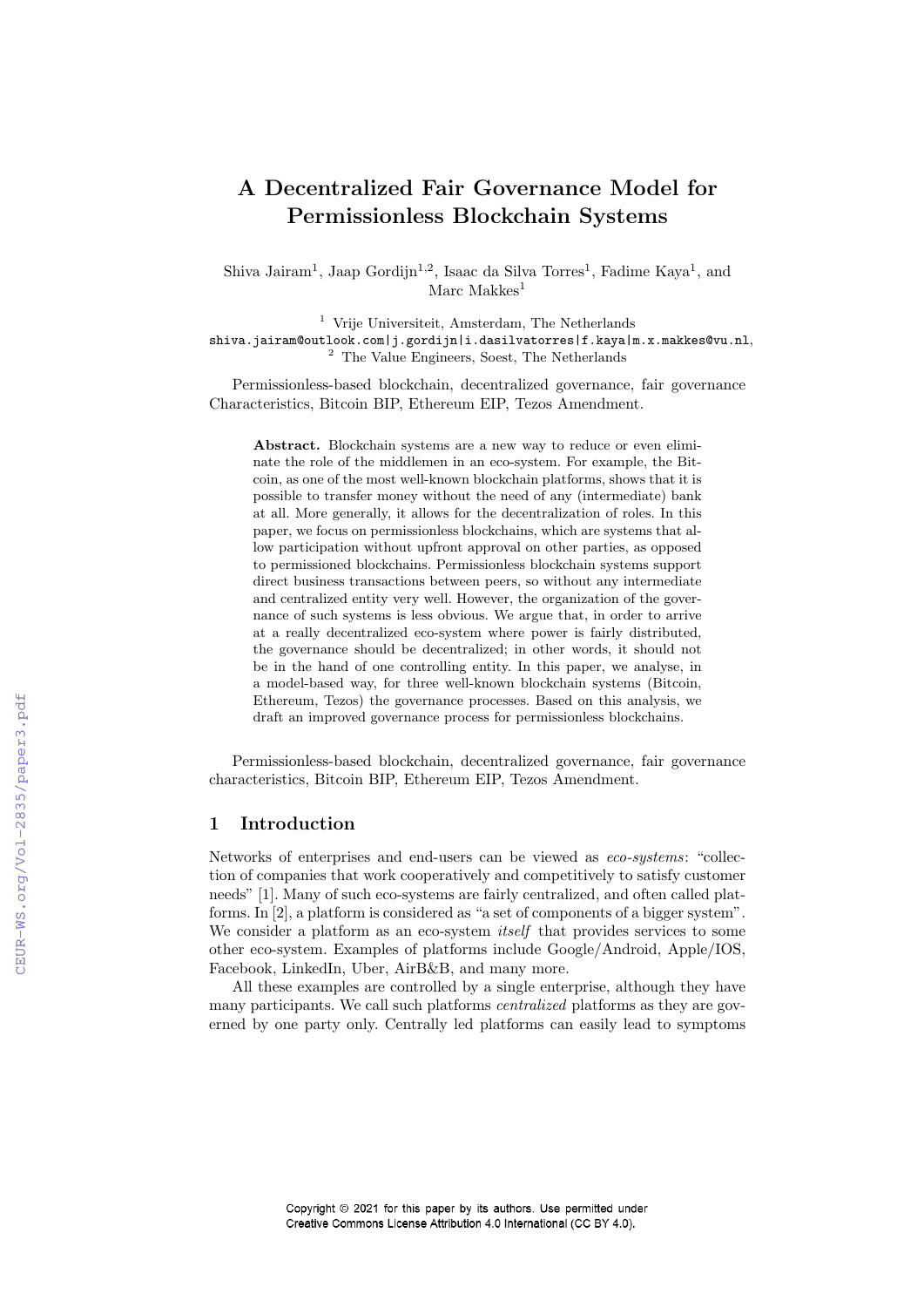of value extraction: Generating income not by producing anything new but by charging above the competitive price, usually by exploiting a monopoly [3]. Although companies such as Uber and AirB&B do add something new (namely a matching service), they do not own taxis or hotels themselves. They achieved a very large market share, often by initially offering services for a very low price of even for free, to increase prices significantly, once a dominant market share is obtained. This is symptom of value extraction.

It is doubtful whether value extraction behavior of many platforms is beneficial to society. At least, it would be useful to have facilities for enabling *decen*tralized platforms and eco-systems such that decision power is fairly distributed over the participants. This would make it much more difficult to expose value extracting behavior and can serve as aid for eco-systems that want to offer a fair alternative to centrally governed eco-systems.

Blockchain is a technology that allows to build peer-to-peer eco-systems, that is: without intermediate parties, where participants do not need to trust each other on beforehand but instead rely on crypto-techniques to create trust. The most well-known example is the Bitcoin [4] but many alternatives exists. Often, a distinction is made between permissioned and non-permissioned blockchains. For the latter, everyone can participate, whereas for permissioned blockchains, others have to approve participation of a user on beforehand. By offering peerto-peer business transactions without the need of an intermediate party such as a bank, blockchain can be considered as a strongly decentralized technology, enabling also a fully decentralized eco-system.

To support decentralized eco-systems to the maximum extent, there is however more functionality needed than just peer-to-peer transactions without an intermediate party. In particular, the governance of the operational peer-topeer system should also be decentralized. We define governance in decentralized eco-systems as "the set of rules a system has to obey, and which are set by another system" [5]. Potentially, elements (e.g. participants) of both systems may overlap. Moreover, in case of decentralized eco-systems, governance has to be decentralized too, and preferably in a fair way, as often the justification for a decentralized eco-system is the avoidance of power-concentrations as often seen in platform-oriented centralized eco-systems.

Unfortunately, the governance of non-permissioned blockchains such as the Bitcoin and Ethereum is (1) not fully decentralized, and (2) quite informal. With respect to informality, for the Bitcoin there is the mechanism of Bitcoin Improvement Proposals (BIPs) and Ethereum has a similar mechanism. But still, these mechanisms lead many things open to the imagination.

The contribution of this paper is twofold: First, we formalize the governance processes of three non-permissioned blockchains, namely Bitcoin, Ethereum, and Tezos with the goal to analyze them with respect to fair governance. Second, we use this analysis to propose a fair governance process for non-permissioned blockchains.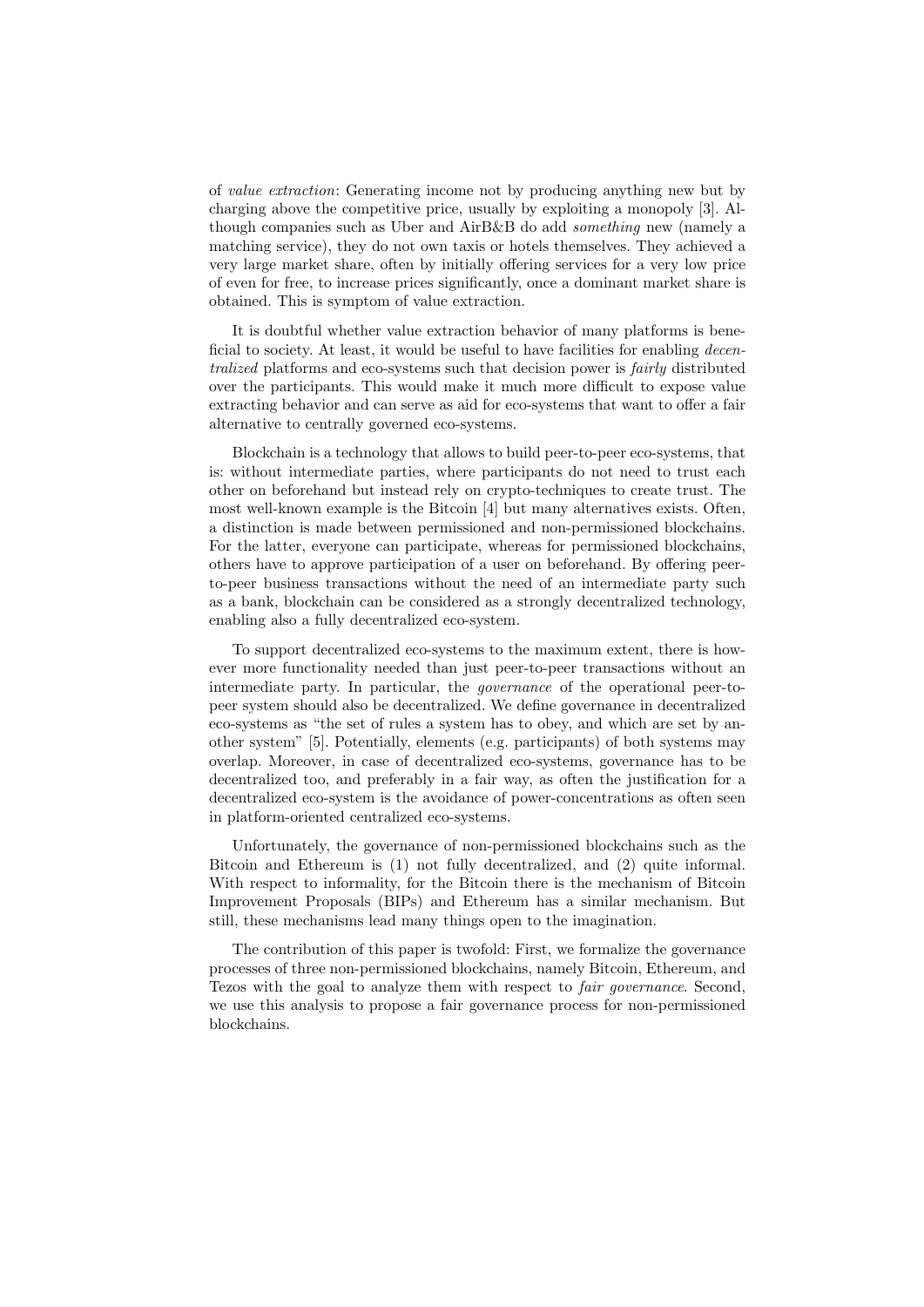### 2 Fair governance in eco-systems

We define governance in decentralized eco-systems as "the set of rules a system has to obey, and which are set by another system" [5]. Governance comes with setting rules on the hand, and continuously monitoring whether systems comply to the stated rules on the other hand. A system can be a person (e.g. a director that sets rules for an employee and on a monthly basis evaluates whether the employee satisfied the rules), an enterprise (e.g. a large company and its shareholders), or a government (e.g. a municipality sets rules for its inhabitants).

From a modelling point of view, many perspectives can be taken on governance. For example, governance can be seen as formal contract that states the rules explicitly, and can be modelled, e.g. with Symbolio [6]. Since governance, if done well, is a substantial effort, a sound business case should be present for the governance task itself, which can be represented by e.g. an  $e^3$  value model. But in many cases, governance takes a behavioural, process oriented point of view mainly. Many rules and regulations are put into operation by means of procedures which can be represented by process models. In this paper, we utilize the Business Process Model Notation (BPMN) 2.0 [7] for that purpose.

We are interested in decentralized eco-systems, with a *fair* distribution of governance power, as a realistic alternative for the big tech-platforms. We define fairness in eco-systems following [8, 9] as follows:

- Participation. Fair governance requires active involvement in the decisionmaking process of all who are affected and other interested parties. It includes all participants interacting through direct or representative democracy. Such a broad involvement requires that the affected be well informed and organized in order to participate constructively. Furthermore, participants should be able to participate in an unconstrained and truthful manner.
- $-$  Rule of law. All participants should be treated equally and fairly by obeying the law. Fair legal frameworks, with its underlying democratic principles put no participants above the rules of law. Without rules, anarchy will prevail. Anarchy or chaos are caused by governments acting beyond their scope of power, and participants neglecting the law.
- Effectiveness and efficiency. Fair governance fulfils societal needs by incorporating effectiveness while utilizing the available resources efficiently. Effective governance ensures that the different governance actors meet societal needs. Fully utilizing resources, without being wasted or underutilized, ensures efficient governance.
- Transparency. Information on matters that affect their participants and whom they may concern must be freely available and accessible. The decisionmaking process is performed in a manner which is clear for all by following rules and regulations. Transparency also includes that enough relevant information is provided and presented in easy to understand forms or media.
- Responsiveness. A responsive fair governance structure reacts appropriately and within a reasonable time frame towards its participants. This responsiveness stimulates participants to take part in the governance process.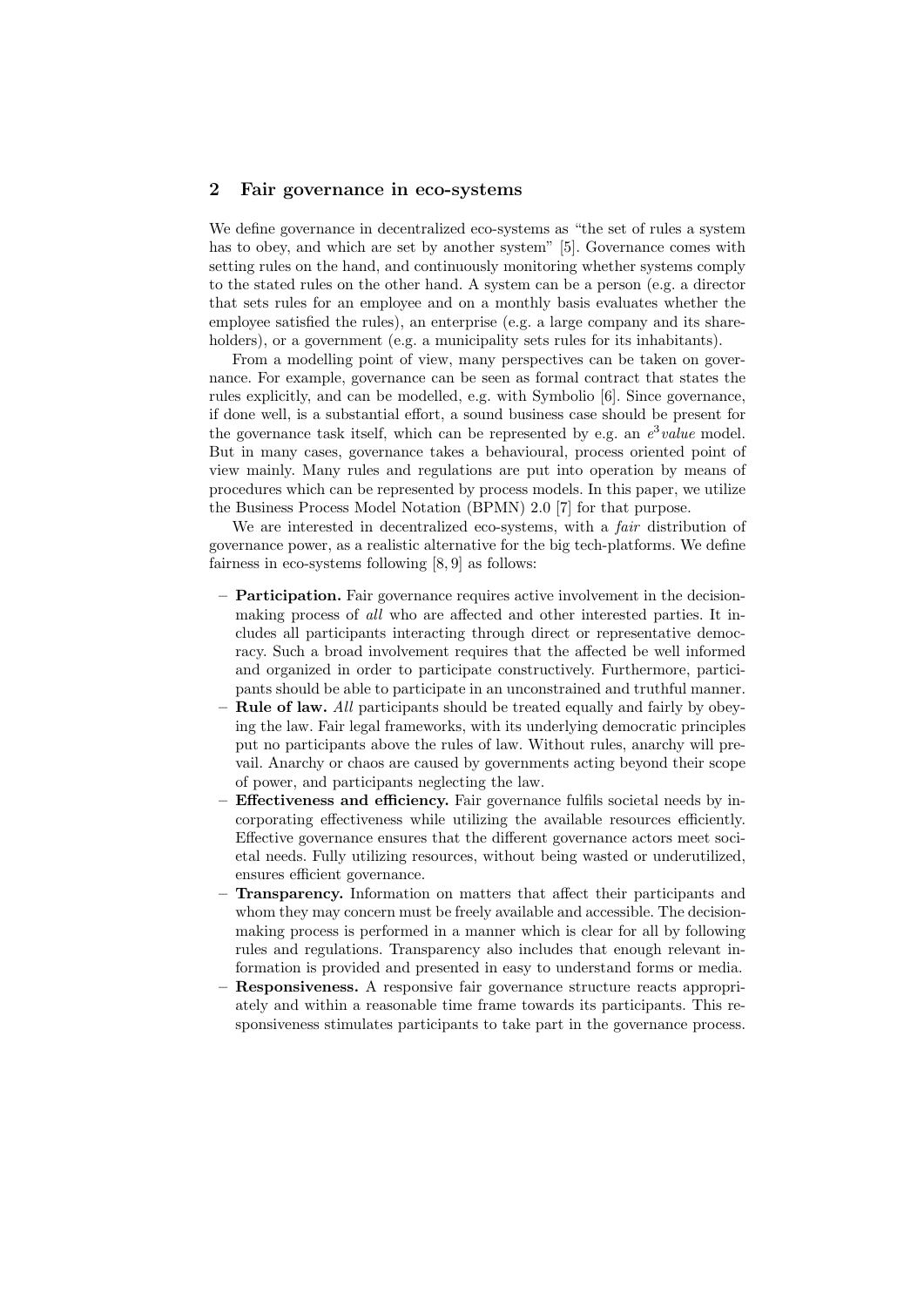- Consensus-oriented. Fair governance considers the different participants' viewpoints before decisions are made and carried out. Such governance is defined as consensus-oriented because it achieves a broad community consensus. In order to reach this wide consensus, a firm mediation structure, without any bias towards its participants, should be in place.
- $-$  **Accountability.** Accountability is defined as responsibility or answerability for one's action. Decision-makers, whether internal or external, are responsible for those who are affected by their actions or decisions. These decisionmakers are morally or legally bound to clarify and be answerable for the implications and selected actions made on behalf of the community.

## 3 Fairness of governance in three non-permissioned blockchain platforms

To understand fairness of decentralized blockchain eco-systems with respect to governance, we have analysed three non-permissioned blockchain platforms, namely Bitcoin and Ethereum (as these are the two most popular platforms), and Tezos, which is in contrast to the first two platforms a blockchain platform with on-chain governance.

For all three platforms, we have developed BPMN process models for the governance processes. To the best of our knowledge, this is the first attempt to formally describe the governance processes of these platforms. For Bitcoin, the governance process is partly described by the Bitcoin Improvement Proposal (BIP) process [10]; for Ethereum something exists as the Ethereum Improvement Proposal (EIP) [11]. However, the process descriptions are mainly textual, informal, and high level. The actual processes are much more complicated, and not explicitly articulated. For example, many issues are settled as informal discussions on Reddit. Therefore, we have not only looked into the BIPs and EIPs, but also harvasted more informal information regarding decision processes in Bitcoin and Ethereum.

Tezos is considered as a self-amending distributed ledger. Unlike Bitcoin and Ethereum, Tezos has the ability to perform meta-updates to its own code. Metaupdating of its own code is done by incorporating its stakeholders' consensus through an on-chain governance mechanism [12]. Tezos' governance process of proposing changes and features is achieved by following the Tezos Amendment proposal process (see e.g. [13]). We analyzed the Tezos Amendment process mainly by the official Tezos Medium [14] and the Tezos governance explorer (see https://forum.tezosagora.org/).

For Bitcoin, Ethereum, and Tezos we modelled the governance processes using BPMN. Due to lack of space, we can not present the models in this paper, but they can be consulted online [15]. We limit ourselves to an assessment of fairness of the governance process based on the BPMN models in Table 1.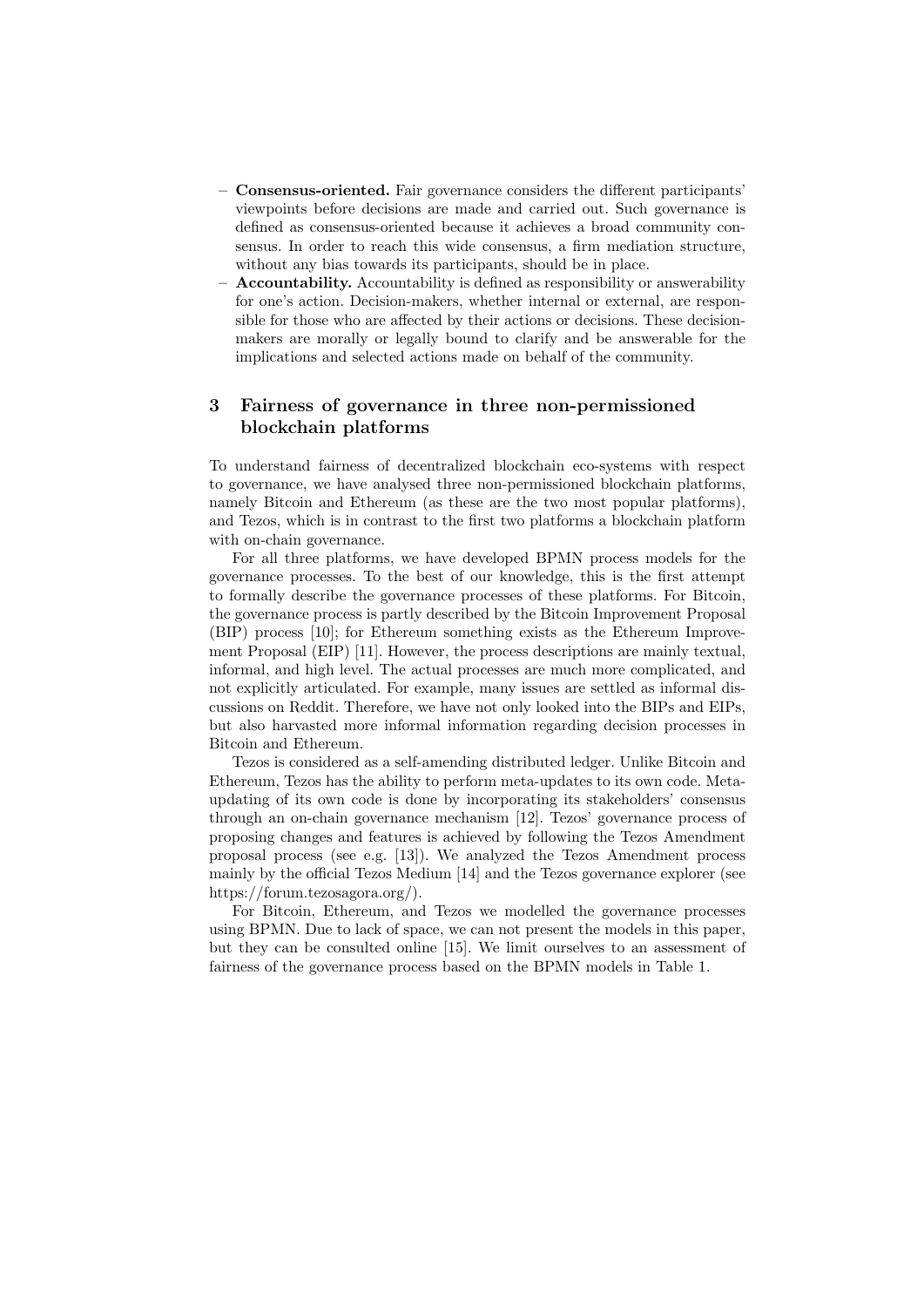|                  | Off-chain                                                                                   |                                                                                | $On$ -chain                                                                                                                                                     |
|------------------|---------------------------------------------------------------------------------------------|--------------------------------------------------------------------------------|-----------------------------------------------------------------------------------------------------------------------------------------------------------------|
| Fair<br>gover-   | Bitcoin (BIP)                                                                               | Ethereum (EIP)                                                                 | Tezos (Amendment)                                                                                                                                               |
| charac-<br>nance |                                                                                             |                                                                                |                                                                                                                                                                 |
| teristics        |                                                                                             |                                                                                |                                                                                                                                                                 |
| Participation    |                                                                                             |                                                                                | All participants have an Not all participants are ac-Only bakers (miners) are                                                                                   |
|                  |                                                                                             | active role in the gover-tively involved in the gov- admitted to taking an ac- |                                                                                                                                                                 |
|                  |                                                                                             |                                                                                | nance process. The pro-ernance process (e.g. users tive role in the governance<br>cess employs a mailing-list and miners). Four discus-process. The process em- |
|                  |                                                                                             |                                                                                | to inform and exchange sion platforms are utilized powers discussions using                                                                                     |
|                  |                                                                                             |                                                                                | knowledge. There are no to exchange and organize messaging and blogs. Bak-                                                                                      |
|                  |                                                                                             |                                                                                | limitations on who can par- information about propos- ers are limited in partic-                                                                                |
|                  |                                                                                             |                                                                                | ticipate in a BIP submis- als. Anyone may partici- ipation, depending on the                                                                                    |
|                  | sion.                                                                                       |                                                                                | pate in submitting EIPs number of rolls which pre-                                                                                                              |
|                  |                                                                                             | without any limits.                                                            | vents power centralization.                                                                                                                                     |
| Rule of Law      | BIP                                                                                         |                                                                                | outlines the gover-EIP describes the gover-The amendment process                                                                                                |
|                  |                                                                                             |                                                                                | nance rules and framework nance rules and frame-formally describes the gov-                                                                                     |
|                  |                                                                                             |                                                                                | informally with off-chain work informally with off-ernance rules and frame-                                                                                     |
|                  | governance.<br>The                                                                          |                                                                                | gover-chain governance. The gov-work with on-chain gover-                                                                                                       |
|                  |                                                                                             |                                                                                | nance mechanism is not ernance mechanism is not nance. The only identified                                                                                      |
|                  | described<br>(e.g.                                                                          |                                                                                | always clear or precisely always clear or precisely exception is regarding hard<br>status described (e.g. the number forks that can occur, but                  |
|                  | change<br>from<br>final                                                                     | to of editors responsible per are not formally defined.                        |                                                                                                                                                                 |
|                  | obsolete).                                                                                  | EIP).                                                                          |                                                                                                                                                                 |
| Effectiveness    |                                                                                             |                                                                                | The case that hard, soft, Even though hard forks are On-chain governance effec-                                                                                 |
| and efficiency   |                                                                                             |                                                                                | and user activated forks not a part of the EIP gover-tively meets participants'                                                                                 |
|                  |                                                                                             |                                                                                | occur is evidence that the nance process, they do oc- needs, which results in                                                                                   |
|                  | ВIР                                                                                         |                                                                                | governance process cur. These hard forks re-reducing the dependency                                                                                             |
|                  | is not                                                                                      |                                                                                | always effective sult in not effectively meet- on hard forks to exist.                                                                                          |
|                  |                                                                                             |                                                                                | These forks cause ineffi- ing the participants' needs. Without hard forks, there                                                                                |
|                  |                                                                                             |                                                                                | ciencies by enabling multi-The outcome influences ef- is no fragmentation in<br>ficiency by fragmenting the the blockchain, which pro-                          |
|                  | ple blockchains to exist.                                                                   |                                                                                | system in multiple co- motes efficient use of the                                                                                                               |
|                  |                                                                                             | existing blockchains.                                                          | resources.                                                                                                                                                      |
| Transparency     | BIP's<br>process                                                                            |                                                                                | provides EIP's process offers the Amendment process infor-                                                                                                      |
|                  | the necessary information required                                                          |                                                                                | information mation can be perceived                                                                                                                             |
|                  | through channels such as through                                                            | multiple                                                                       | $dis$ - $ freely$ by<br>anyone.<br>The                                                                                                                          |
|                  | email and GitHub, which cussion platforms.                                                  |                                                                                | The Amendment<br>information                                                                                                                                    |
|                  |                                                                                             |                                                                                | can be freely perceived. platforms can be accessed can be perceived on multi-                                                                                   |
|                  |                                                                                             |                                                                                | However, the barrier $ex$ - by anyone wanting to ple platforms, which offer                                                                                     |
|                  |                                                                                             | ists in being informal, participate. However, the the                          | same<br>information.                                                                                                                                            |
|                  |                                                                                             |                                                                                | technical, and not clearly numerous platforms cov-It is presented formally,                                                                                     |
|                  | presented.                                                                                  |                                                                                | ering different information organized, and elaborated<br>causes information frag-on technical as well as                                                        |
|                  |                                                                                             | mentation. Other barriers non-technical topics.                                |                                                                                                                                                                 |
|                  |                                                                                             | are informality, technical                                                     |                                                                                                                                                                 |
|                  |                                                                                             | jargon, and not easy to                                                        |                                                                                                                                                                 |
|                  |                                                                                             | digest.                                                                        |                                                                                                                                                                 |
|                  | Responsiveness Two time frames are iden-One time frame is identi-Five time frames are iden- |                                                                                |                                                                                                                                                                 |
|                  |                                                                                             |                                                                                | tified in BIP's process cov-<br>fied in EIP's process cov-<br>tified in the Amendment                                                                           |
|                  |                                                                                             |                                                                                | ering only two specific de-ering only a specific de-process encompassing the                                                                                    |
|                  |                                                                                             |                                                                                | cisions in the process and cision in the process and whole governance process.                                                                                  |
|                  |                                                                                             |                                                                                | not the whole governance not the whole governance These precise time frames                                                                                     |
|                  |                                                                                             |                                                                                | process. The lack of time-process. The lack of time result in a responsive gov-<br>frames for the remaining frames for the remaining ernance process. This re-  |
|                  |                                                                                             |                                                                                | processes results in poor processes results in poor sponsive governance con-                                                                                    |
|                  |                                                                                             |                                                                                | governance responsiveness. governance responsiveness. structively affects partici-                                                                              |
|                  |                                                                                             | This poor responsiveness This poor responsiveness pation.                      |                                                                                                                                                                 |
|                  |                                                                                             | negatively affect participa- negatively affect participa-                      |                                                                                                                                                                 |
|                  | tion                                                                                        | tion                                                                           |                                                                                                                                                                 |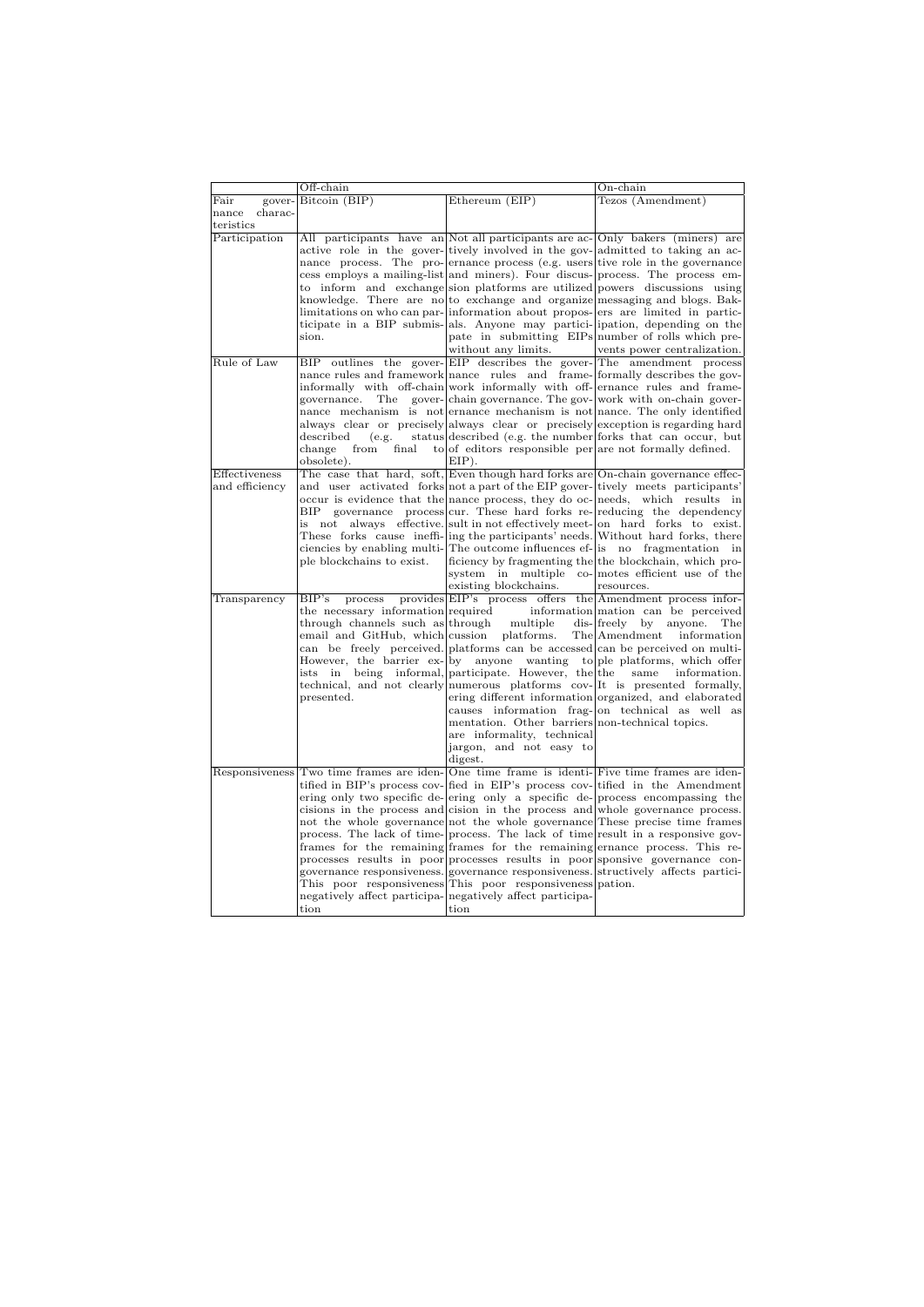| Consensus-     |                                                                               |                                                        | Every user is able to vote Only a small group of Every baker (miner) is able       |
|----------------|-------------------------------------------------------------------------------|--------------------------------------------------------|------------------------------------------------------------------------------------|
| oriented       |                                                                               |                                                        | for hard forks and min-core developers vote in to vote when enough rolls           |
|                |                                                                               |                                                        | ers for soft forks in the the EIP governance pro- are acquired. Delegators         |
|                |                                                                               |                                                        | BIP governance process to cess to reach a consen- $ $ (everyone else) can only in- |
|                |                                                                               |                                                        | reach a consensus. The sus. The identified EIP ed-directly vote by delegat-        |
|                |                                                                               |                                                        | identified BIP editor role itors consist of eight per- ing tokens to selected bak- |
|                |                                                                               |                                                        | consists of only one per-sons, which is a relatively ers. This token delegation    |
|                |                                                                               |                                                        | son, which can entail bias. small number and can lead causes an increase in a      |
|                |                                                                               |                                                        | A miner's voting power de-to bias. Miners and users baker's voting power. Bak-     |
|                |                                                                               |                                                        | pends on the miner's avail- have no voting power in ers are limited to 20 votes,   |
|                |                                                                               |                                                        | able hashing power. This the EIP governance pro-which results in mitigating        |
|                |                                                                               |                                                        | power centralization can cess and must accept the centralization of the voting     |
|                | lead to bias consent.                                                         | consensus reached by the power and bias consent.       |                                                                                    |
|                |                                                                               | core developers in order to                            |                                                                                    |
|                |                                                                               | participate.                                           |                                                                                    |
| Accountability | The stakeholders' respec- The stakeholders' respec- The stakeholders' respec- |                                                        |                                                                                    |
|                |                                                                               |                                                        | tive activities represent tive activities represent tive activities represent      |
|                |                                                                               |                                                        | their responsibilities. Even their responsibilities. Ac-their responsibilities.    |
|                |                                                                               | though a BIP adoption countability for adopting Bakers | are the<br>only                                                                    |
|                |                                                                               |                                                        | happens in the Bitcoin EIPs lies with a small one accountable for the              |
|                | system which follows its group of core developers.                            |                                                        | Amendment process in                                                               |
|                | code, it is still voted on by                                                 |                                                        | Tezos.                                                                             |
|                | miners and users. There-                                                      |                                                        |                                                                                    |
|                | fore, accountability for the                                                  |                                                        |                                                                                    |
|                | activities taking place in                                                    |                                                        |                                                                                    |
|                | the Bitcoin system lies                                                       |                                                        |                                                                                    |
|                | with the miners and users.                                                    |                                                        |                                                                                    |

Table 1: Summary of eco-system fairness for Bitcoin, Ethereum and Tezos

## 4 A fair governance proccess for non-permissioned blockchain platform

An interesting question is if we can construct a better (meaning a more fair) governance process based on our analysis of the Bitcoin, Ethereum, and Tezos governance process. For this new governance process, a significant part is from Tezos as this (1) an on-chain process (and hence can be automatically supported and thus specified as such) and (2) this process is best articulated. The rest of the proposed process is a combination of Bitcoin's and Tezos' governance processes. The combinations are from the participation, rule of law, and consensus-oriented characteristics. Our proposal, represented as BPMN model can be found online [15]/ Below we summerize the highlights of our improvement proposal.

– Participation. A combination of Bitcoin's and Tezos' governance process will be useful to fulfil participation. Bitcoin's governance process best incorporates participation by fulfilling the goal of involving all the affected stakeholders. All the different stakeholders can actively participate in the governance process of Bitcoin, compared to the other two permissionless blockchain systems. Anyone is able to submit a proposal, not limiting it to only a specific group of stakeholders. However, to create fair participation from the stakeholders, Tezos' governance process of limiting participation through a maximum number of votes and available rolls will be utilized. The combination of Bitcoin's and Tezos' governance processes facilitate fair participation and power balance. Furthermore, the type of communication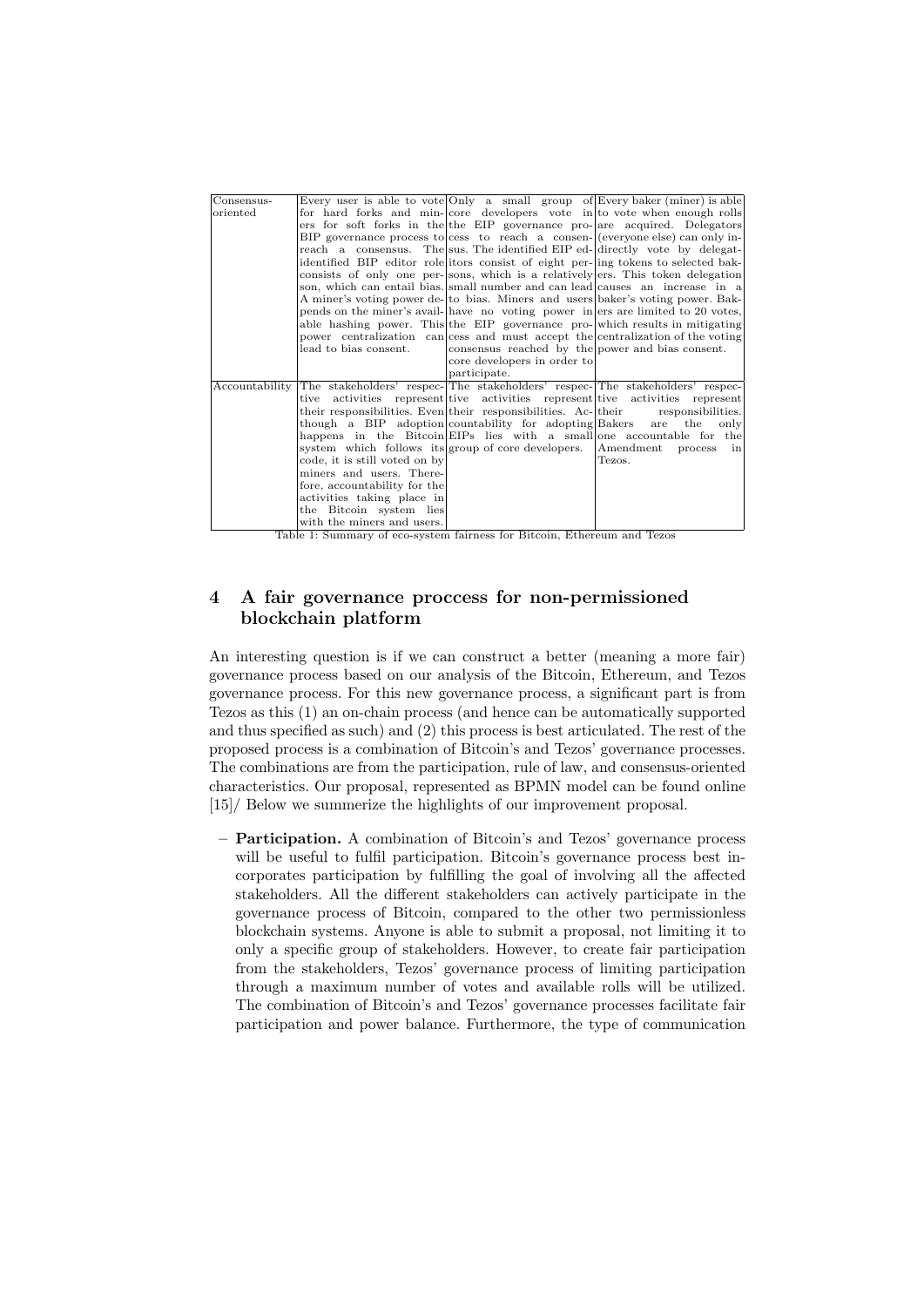channels that are used in the Tezos Amendment process (such as blogs and messaging) will be incorporated. The motive behind the communication selection is to prevent information fragmentation and is further elaborated in the transparency characteristic.

- Rule of law. The utilization of on-chain governance requires the rules and frameworks to be formally defined. Adoption of Tezos' on-chain governance process, rules and framework pursues this requirement. However, adoption of the amendment process also means adopting its informally defined hard fork process. As in Bitcoin's BIP, formally defining hard fork processes can further strengthen the rule of law in the derived fair governance process. Hence, the vagueness surrounding the process is mitigated by formally defined governance rules and frameworks.
- Effectiveness and efficiency. Effective governance best approximates people's needs by avoiding hard, soft and user forks in the process. Applying Tezos' on-chain governance that is employed in their amendment process follows the same intent of diminishing those forks. The Tezos Amendment process further influences the efficient use of resources by preventing other co-existing Tezos blockchains.
- Transparency. Integrating Tezos' Amendment governance process results in information that is presented formally, organized, and elaborated on technical as well as non-technical topics through several communication channels. Communication channels which can be perceived by anyone in understandable forms and media (e.g. Medium, GitHub, Twitter, and Telegram messaging) will be incorporated in the new derived fair governance process.
- Responsiveness. Tezos' Amendment governance process is the most responsive due to the integration of timeframes throughout the whole governance process (see section 3.3). Embracing similar timeframes in the derived fair governance process will also positively impact participation.
- Consensus-oriented. In order to get a wide community consensus, it is essential that all stakeholders are able to express their vote without a bias consent. Incorporating both Bitcoin's and Tezos' governance processes can result in a fair consensus while mitigating bias. Adopting Bitcoin's process to allow any stakeholder to vote creates a wide community consensus. Applying Bitcoin's process of allowing miners as well as users to vote for adopting a proposal supports this wide consensus. Management of proposals is done by a single person (editor) in Bitcoin's governance process, which can lead to bias. By adopting Tezos' on-chain governance to manage proposals, will mitigate this bias. Furthermore, incorporating Tezos' voting limitation of 20 votes per stakeholder avoids cultivating power centralization and bias consent.
- Accountability. The stakeholders' accountability in the Bitcoin, Ethereum, and Tezos governance processes can be perceived by their activities represented in the BPMN models. The main difference in the stakeholders' accountability in the three blockchain systems lies in the fact that only selected stakeholders can vote on the proposal. In the derived fair governance process, both miners and users can vote on-chain for a proposal. This puts the accountability with the voter.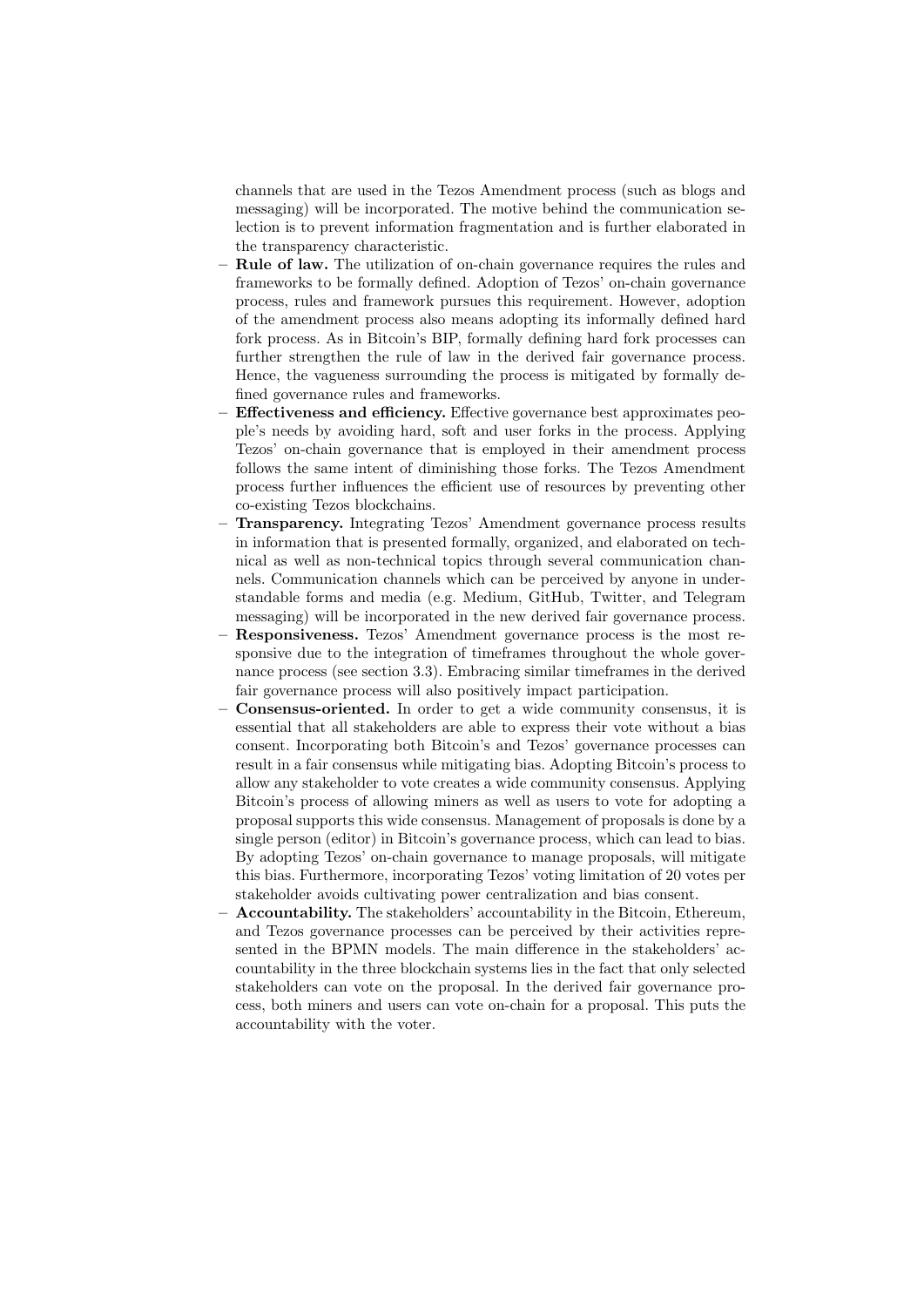### 5 Conclusion

In this paper, wew have presented a proposal for a derived decentralized fair governance model, based on analysis of the strengths and weaknesses of three distinct existing permissionless-based blockchain systems. Decision-making processes in the analyzed blockchain systems (Bitcoin, Ethereum and Tezos) are determined by either off-chain or on-chain governance. The analysis showed that on-chain governance (formally defined through its code) can reduce deficiencies that were observed in off-chain, and informally specified, governance blockchain systems. This reduction is especially apparent in the formally defined decisionmaking process, a key characteristic of on-chain governance, that positively affects the identified fair governance characteristics. The Tezos Amendment process, which utilizes on-chain governance, served as the foundation from which proposal for a more fair process is derived. However, the Tezos Amendment process falls short on three identified fair governance characteristics when compared to Bitcoin's BIP process. Thereby, a combination is made of Tezos' Amendment process and Bitcoin's BIP process regarding the fair governance characteristics of participation, rule of law, and consensus-oriented. Participation and consensusoriented characteristics better meet their goal by adding users to participate in the derived fair governance process. Improvement of participation in the governance process can lead to wider community consensus surrounding proposals. Rule of law is further strengthened in the derived fair governance model by formally defining fork processes. The improved rule of law also has a positive impact on fair governance characteristics such as participation and responsiveness. Future research can build upon the analysis of fair governance characteristics in order to establish a more refined fair governance model. The derived decentralized fair governance model can act as a steppingstone to develop and adjust the governance process for permissionless-based blockchain systems.

#### References

- 1. Moore, J.F.: The Death of Competition: Leadership and Strategy in the Age of Business Ecosystems. Harper (1996)
- 2. Baldwin, C., Woodard, C.J.: The architecture of platforms: A unified view. Platforms, Markets and Innovation (09 2008)
- 3. Mazzucato, M.: The Value of Everything: Making and Taking in the Global Economy. Penguin Books (2018)
- 4. Nakamoto, S.: Bitcoin: A peer-to-peer electronic cash system. http://www. bitcoin.org/bitcoin.pdf, visited 2021-01-14 (2009)
- 5. Kaya, F., Gordijn, J., Wieringa, R., Makkes, M.: Exploring governance in a decentralized energy trading eco-system. In: Proceedings of the33RD BLED econference: Enabling Technology for a Sustainable Society. (2020)
- 6. Parvizimosaed, A., Sharifi, S., Amyot, D., Logrippo, L., Mylopoulos, J.: Subcontracting, assignment, and substitution for legal contracts in symboleo. In Dobbie, G., Frank, U., Kappel, G., Liddle, S.W., Mayr, H.C., eds.: Conceptual Modeling - 39th International Conference, ER 2020, Vienna, Austria, November 3-6, 2020,